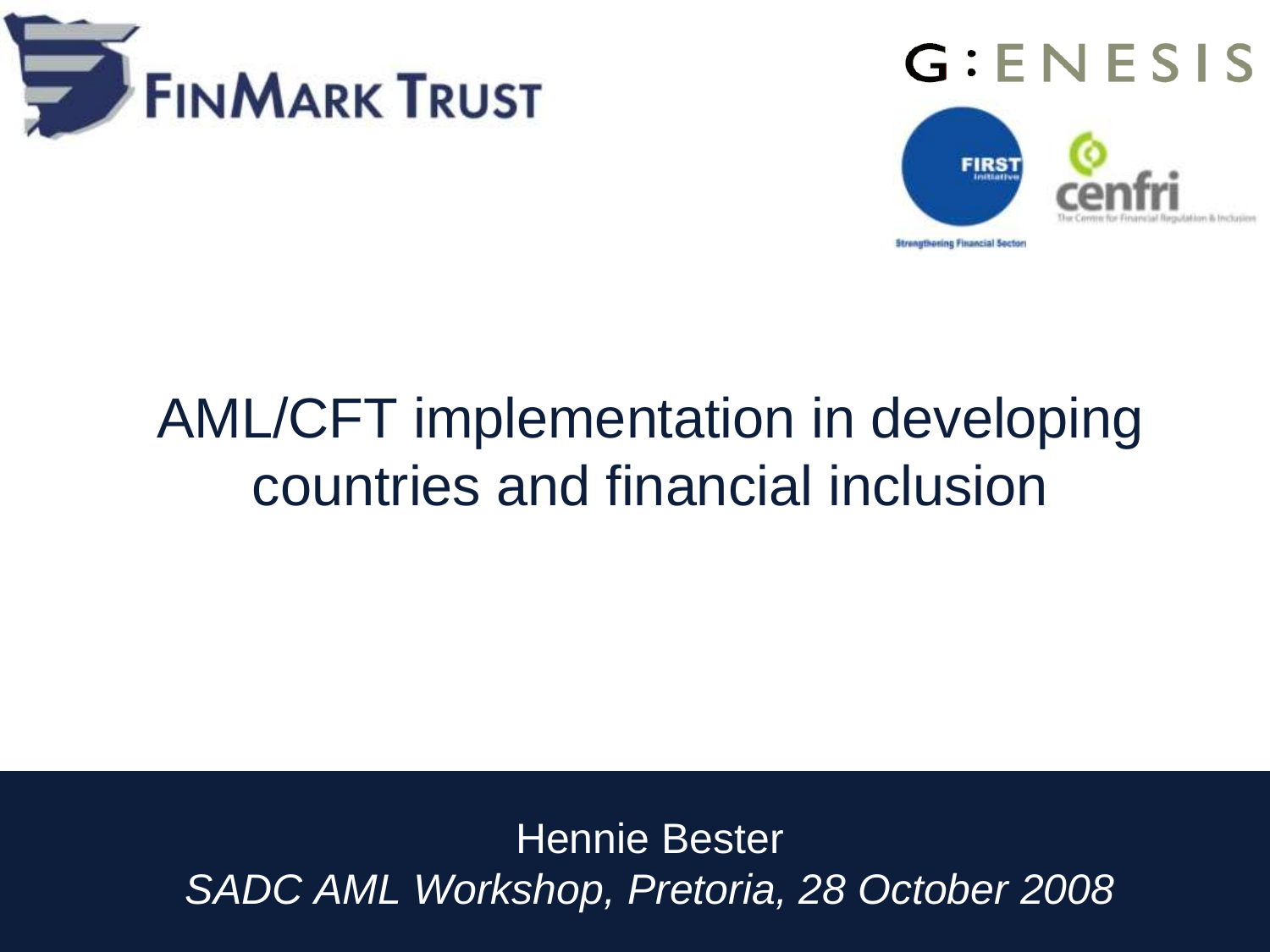

### **South African experience triggered:**

– Financial sector charter and FICA implementation

#### **Objective**:

– How to facilitate FATF implementation in developing countries without undue impact on access to financial services

### **Steering Committee**:

– World Bank, IMF, DFID, CGAP, South African National Treasury, FinMark Trust

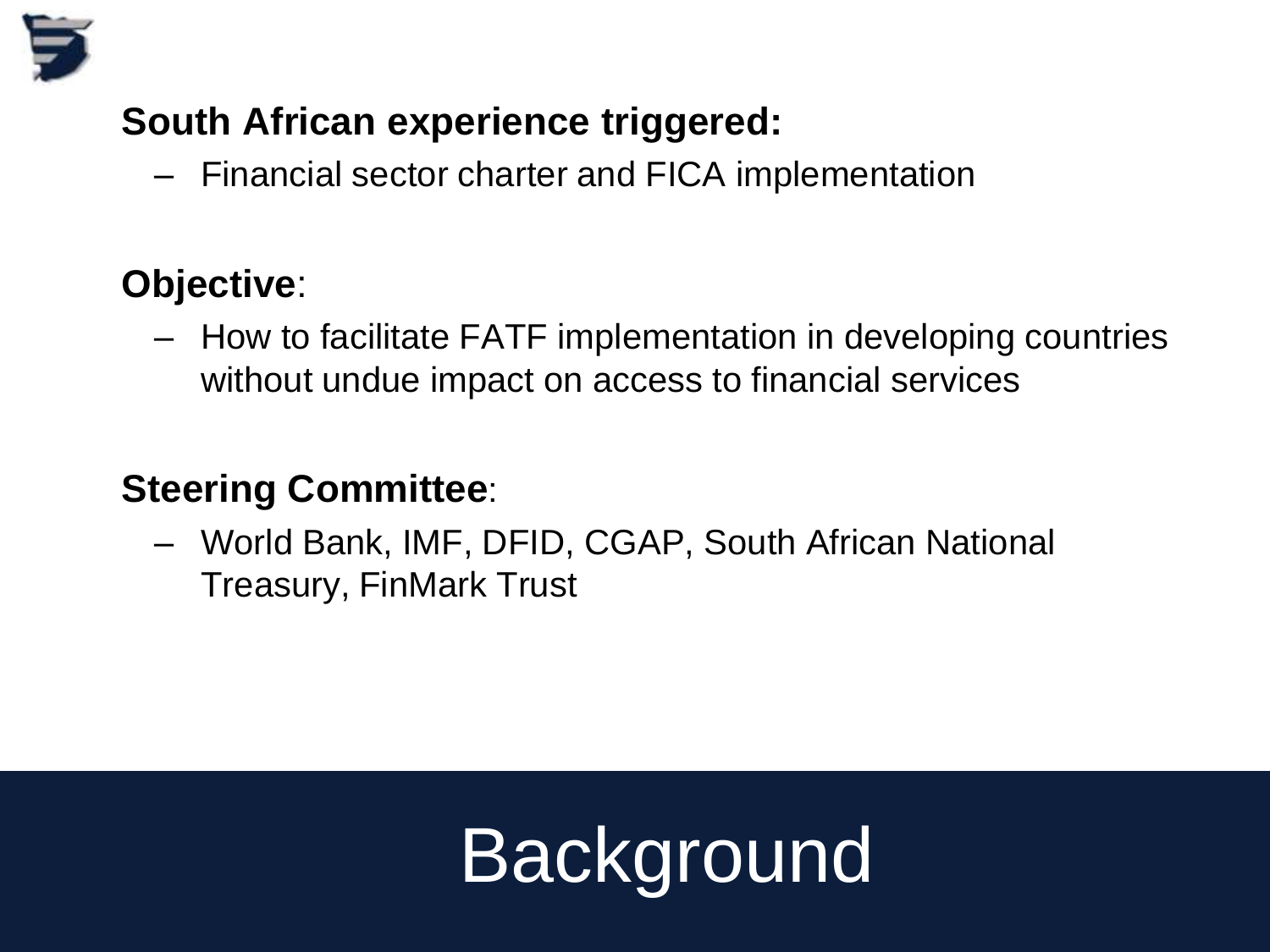

- **Products:**
	- Transaction banking
	- Remittances
- **Impact of AML/CFT vs other factors**
- **Formal and informal financial services**
- **Countries:**
	- Indonesia
	- Kenya
	- Mexico
	- Pakistan
	- South Africa

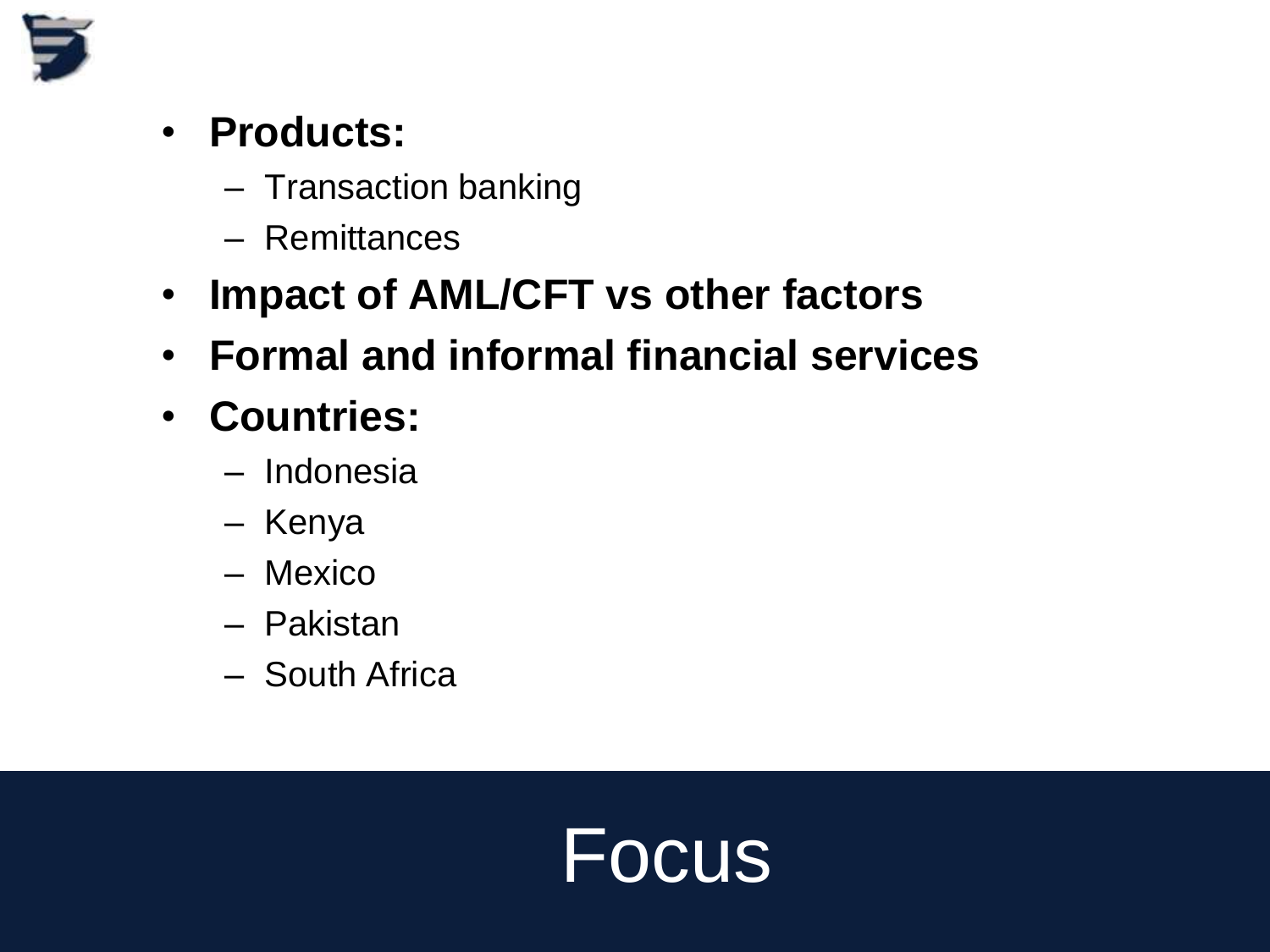

- **1. Effective AML/CFT enforcement and financial inclusion are complementary and not contradictory policy objectives**
- **2. AML/CFT do impact financial inclusion**
- **3. Countries are finding ways to deal with the it**

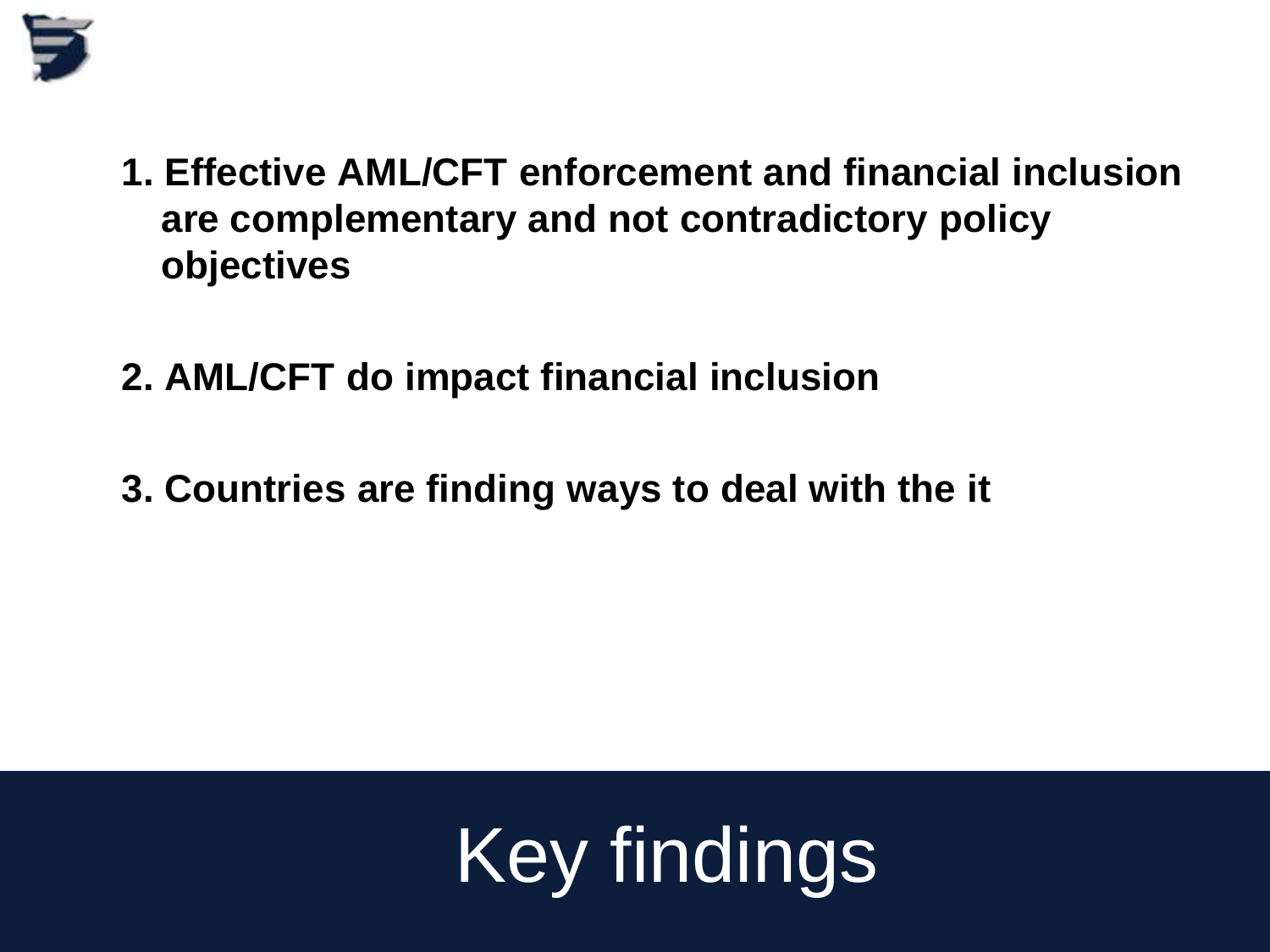



## Financial inclusion framework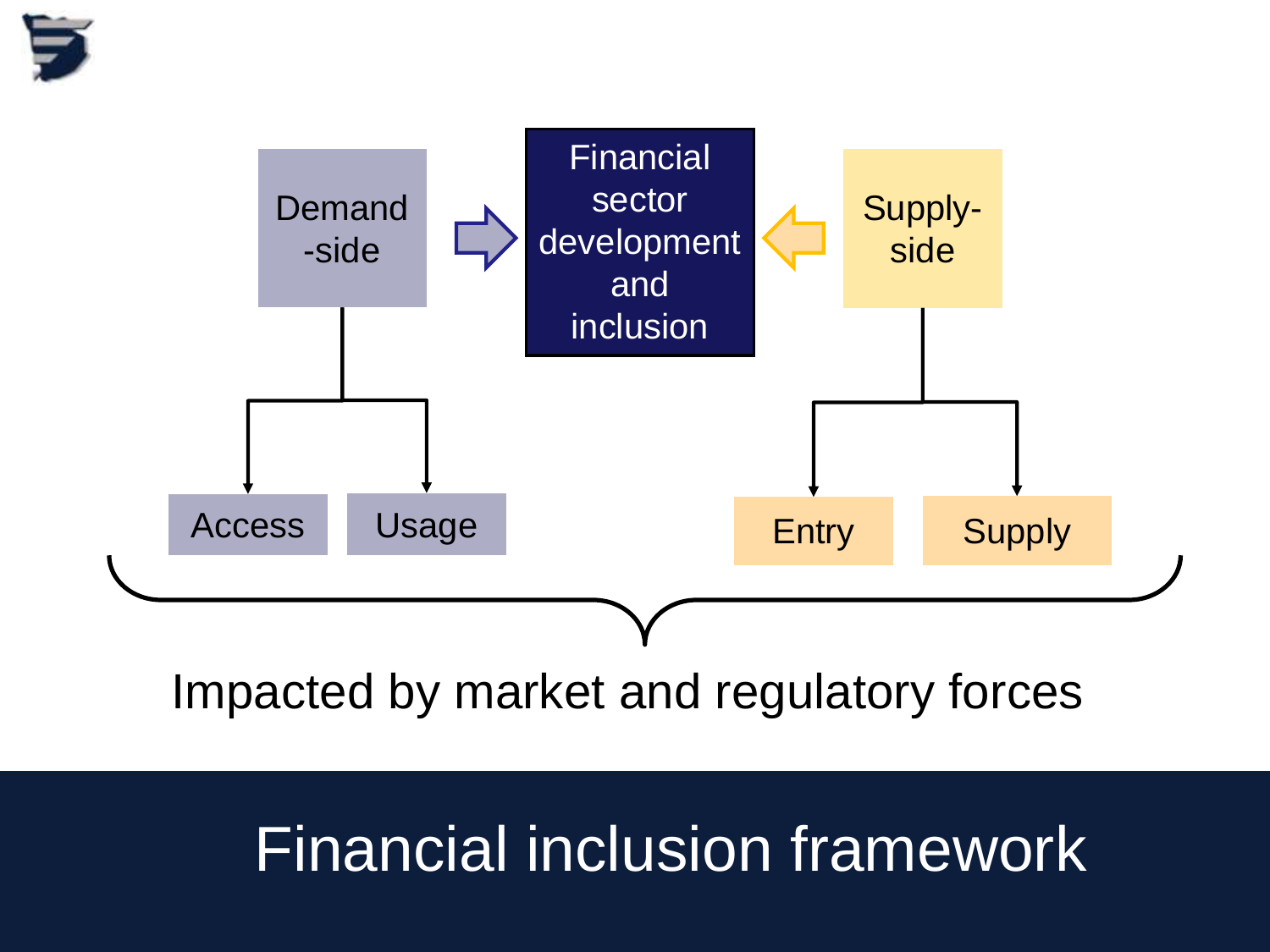

|                                          | <b>South</b><br><b>Africa</b>                                   | Kenya                                                                                 | <b>Pakistan</b>                                                                   | <b>Indonesia</b>                     | <b>Mexico</b>                            |
|------------------------------------------|-----------------------------------------------------------------|---------------------------------------------------------------------------------------|-----------------------------------------------------------------------------------|--------------------------------------|------------------------------------------|
| <b>Regulation</b>                        | • AML law<br>since 2002<br>$\cdot$ CFT law<br>passed in<br>2004 | • AML bill<br>published<br>• Prudential<br>regulations<br>under<br><b>Banking Act</b> | • AML bill<br>• Prudential<br>regulations<br>under<br><b>Banking</b><br>Ordinance | • AML law<br>operative<br>since 2002 | $\cdot$ AML<br>regulations<br>since 1997 |
| <b>Bank account</b><br><b>Usage</b>      | 46%                                                             | 18%                                                                                   | $6 - 10%$                                                                         | 29%                                  | 25%<br>(Mexico City)                     |
| <b>Bank</b><br>account:<br><b>Access</b> | 67%                                                             | 20%                                                                                   | 15%                                                                               | 45%                                  | 50-64%                                   |

## Country context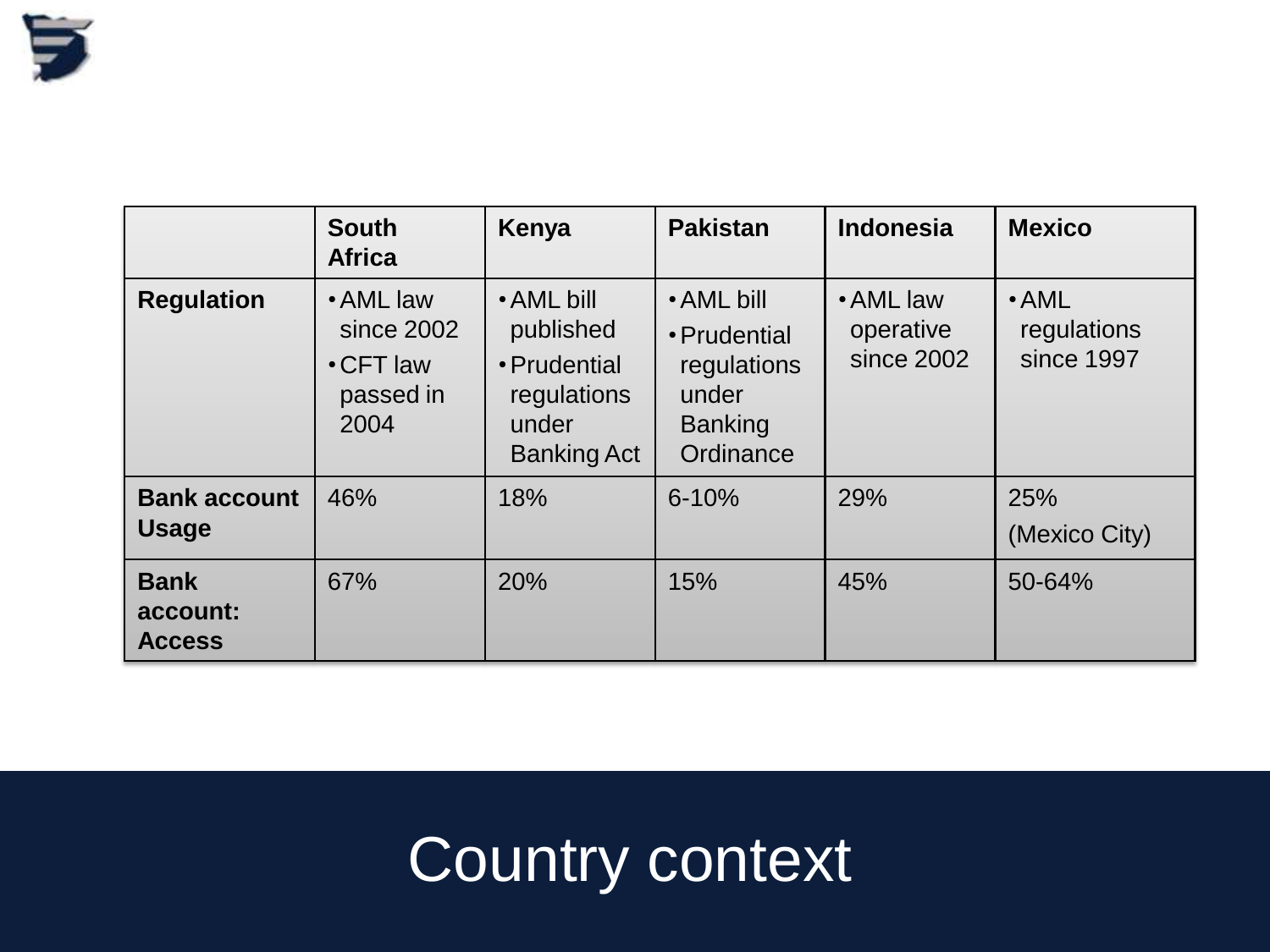Countries go through various phases in implementing a local AML/CFT system:



*These phases repeat themselves in sub-sectors as international standards are adjusted/ new ones introduced*

# Implementation evolution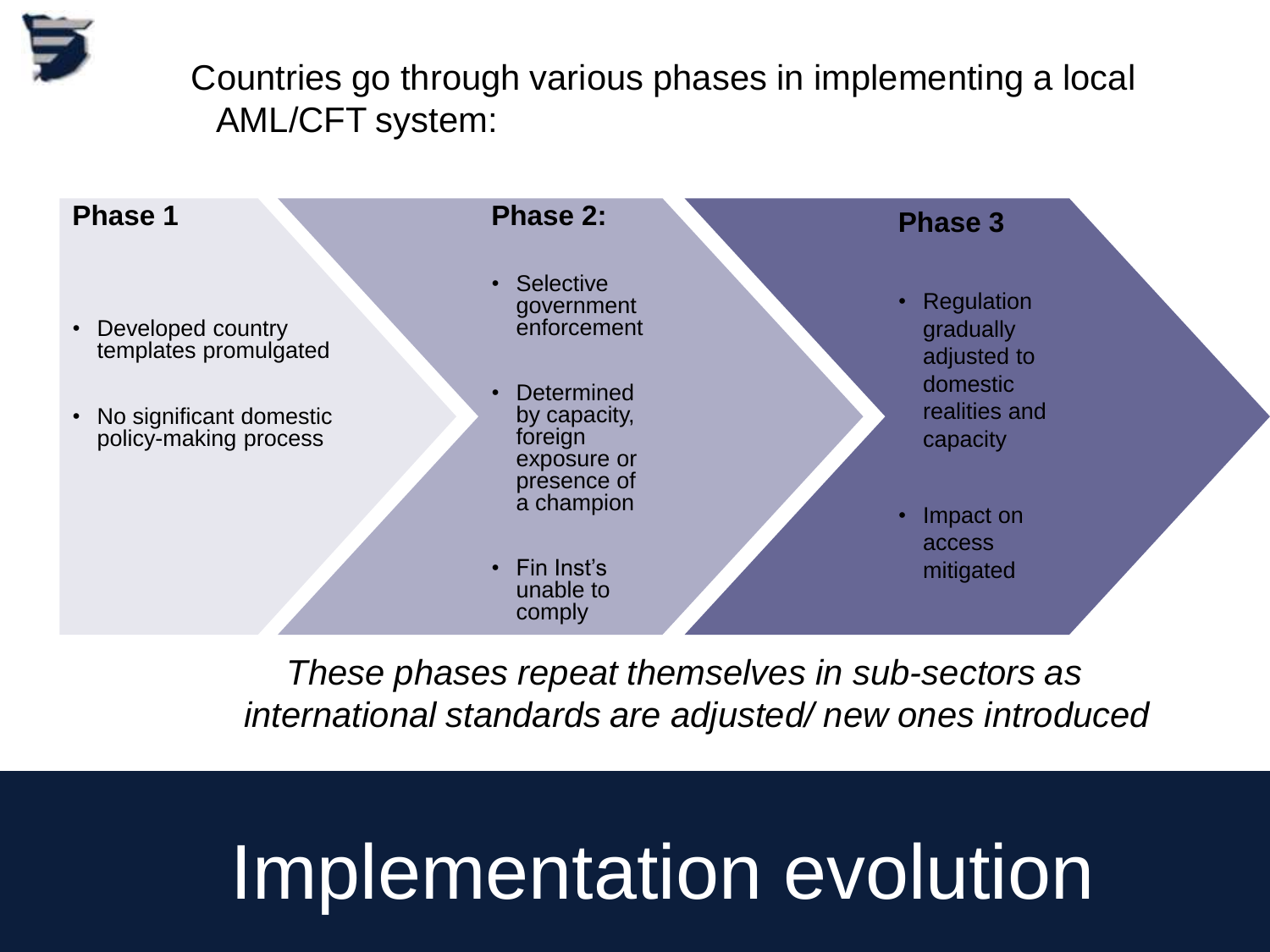

- 1. Limitations in national ID infrastructure
- 2. Limited supporting public infrastructure
	- capacity of financial supervisor
	- law enforcement
	- capacity to formalise
- 3. Formal financial institutions structure, capacity and incentives
- 4. Large-scale informal financial services
- 5. Linkages to international financial markets

# Drivers of impact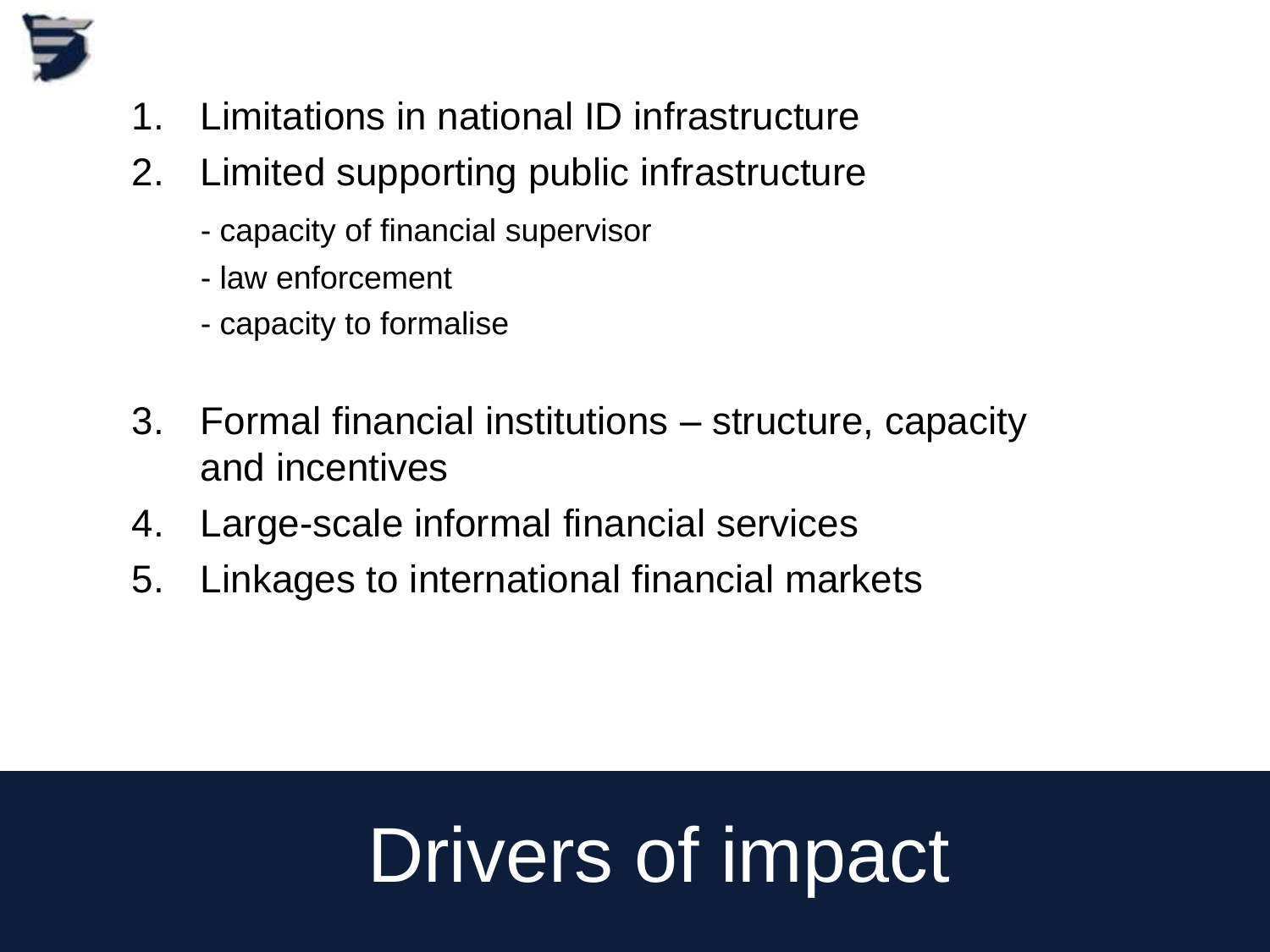

- Inability to provide verification documents
- Re-identification processes
- Door-step barriers
- Financial institutions sever relationships with unsupervised institutions
- Increased transaction costs cause withdrawal from low-income markets
- Can delay new technologies

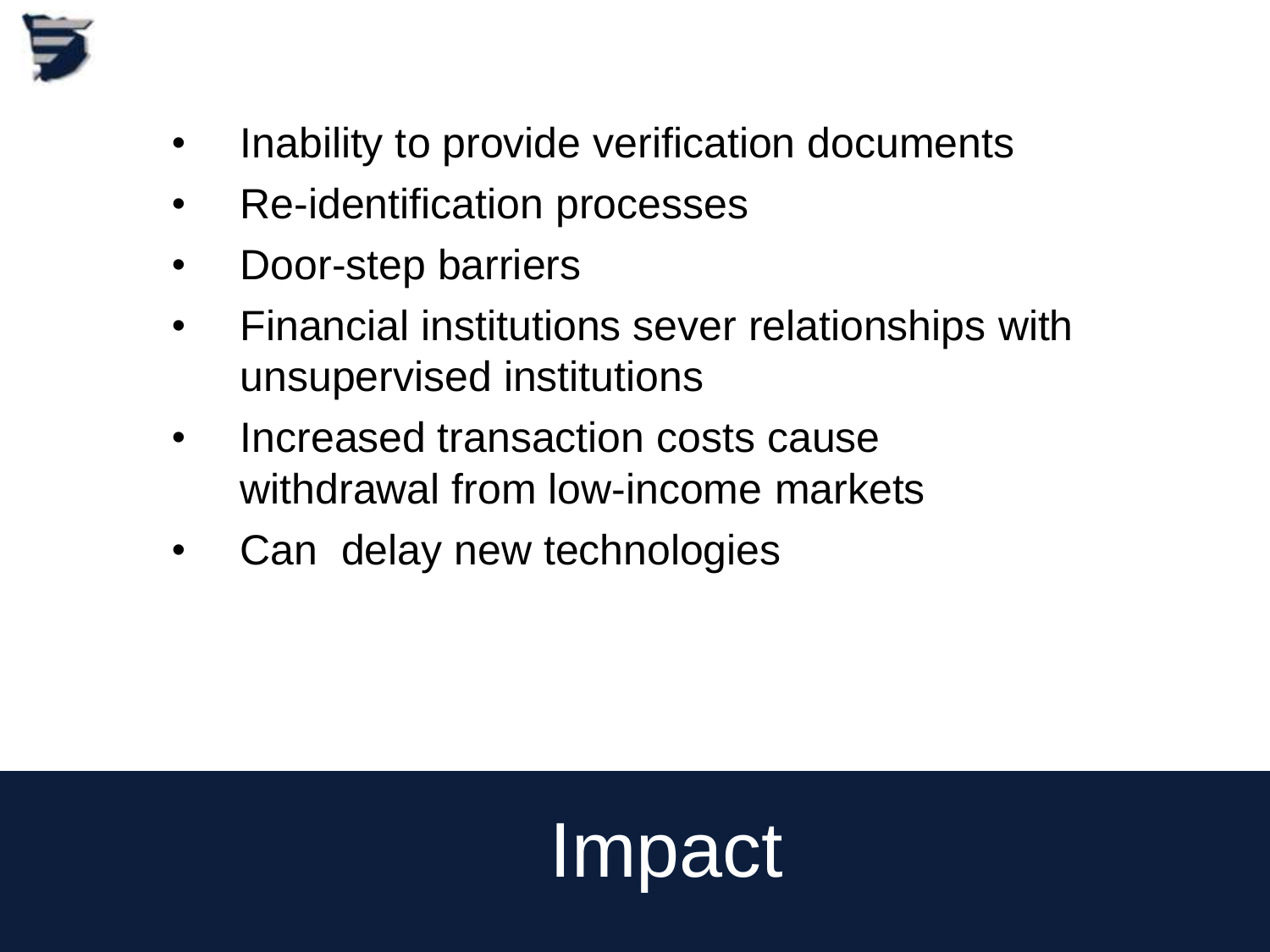

## **Adjustments applied by regulators**:

- 1. Re-calibrate existing controls on a risk-sensitive basis
- 2. Sequence implementation of controls across sectors, transactions or financial entities

# Regulator responses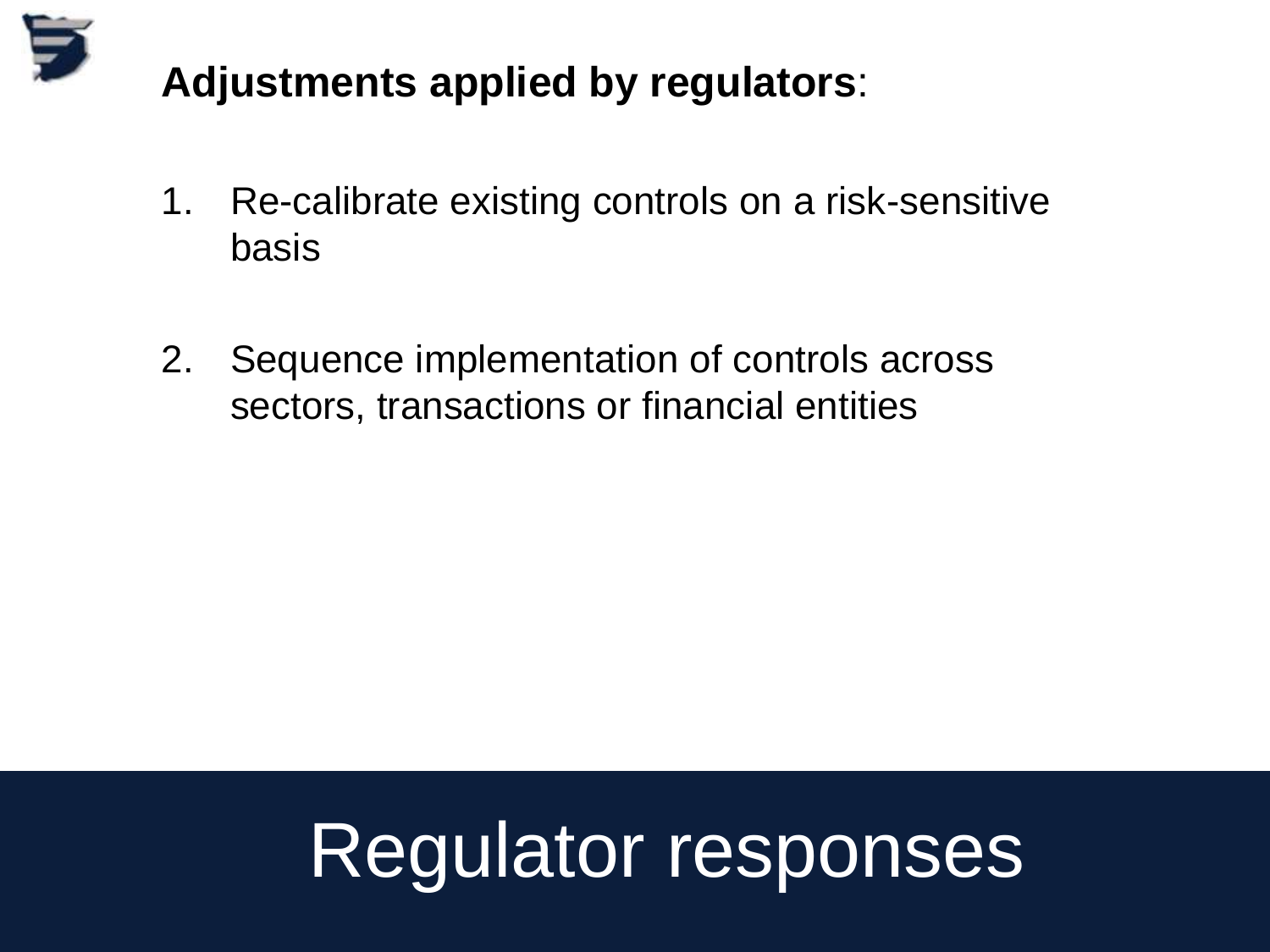

## AML risk in financial institutions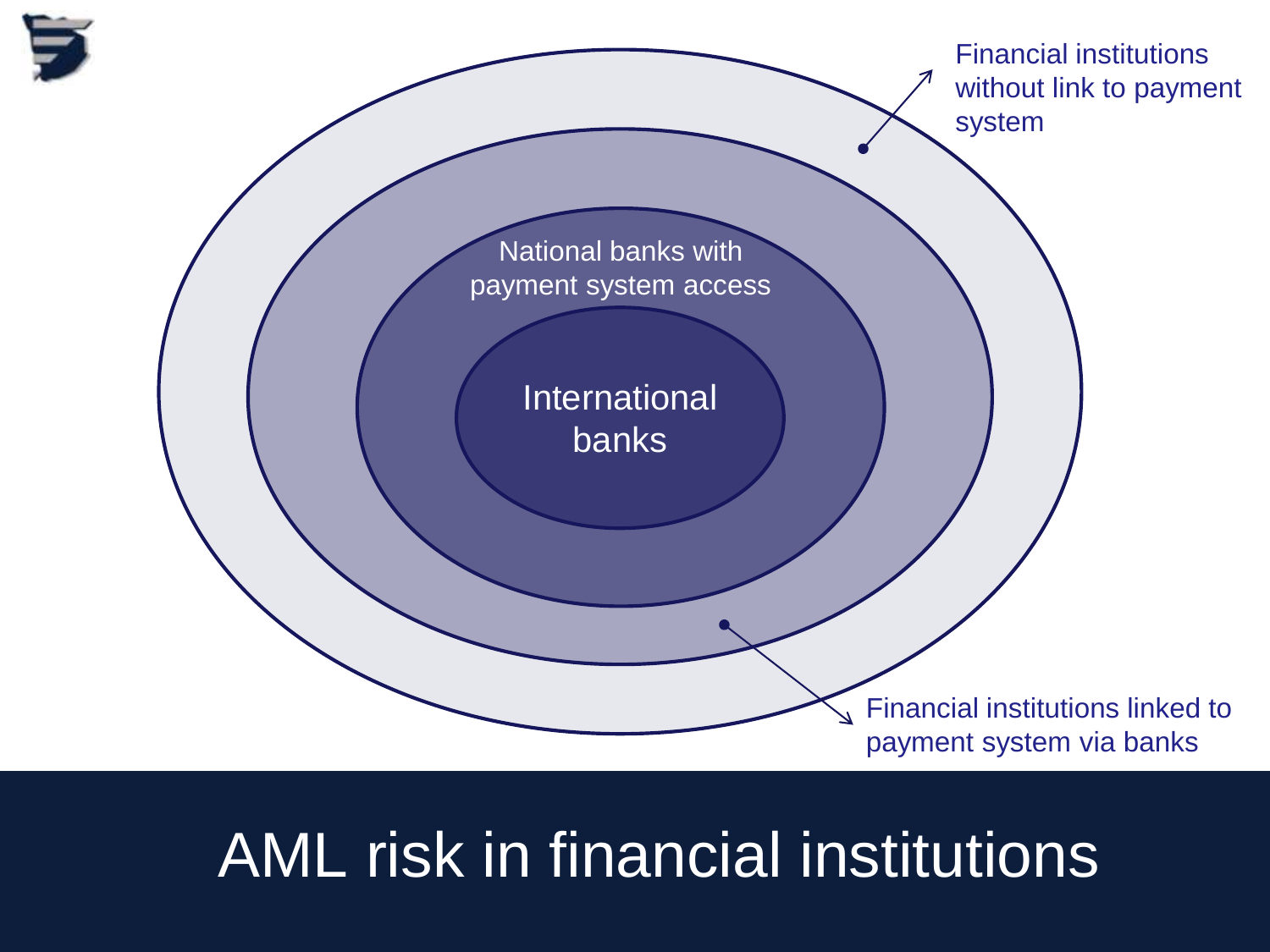

#### mitigation and the Mitigation of the Mitigation of the Mitigation of the Mitigation of the Mitigation of the M<br>The Mitigation of the Mitigation of the Mitigation of the Mitigation of the Mitigation of the Mitigation of the **ML risk Mitigation**



# AML/CFT risk & mitigation measures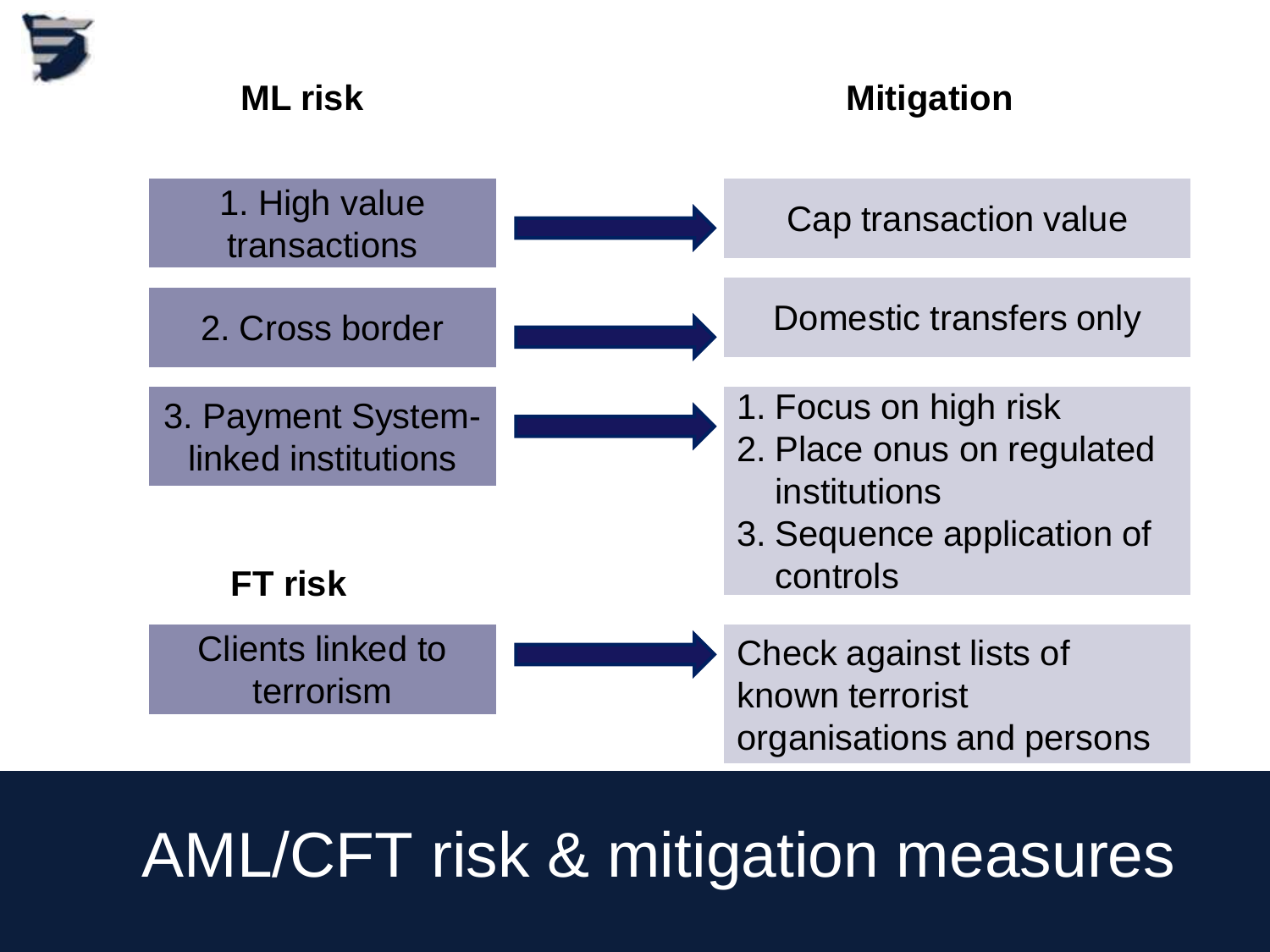

# Mitigating responses: Sequencing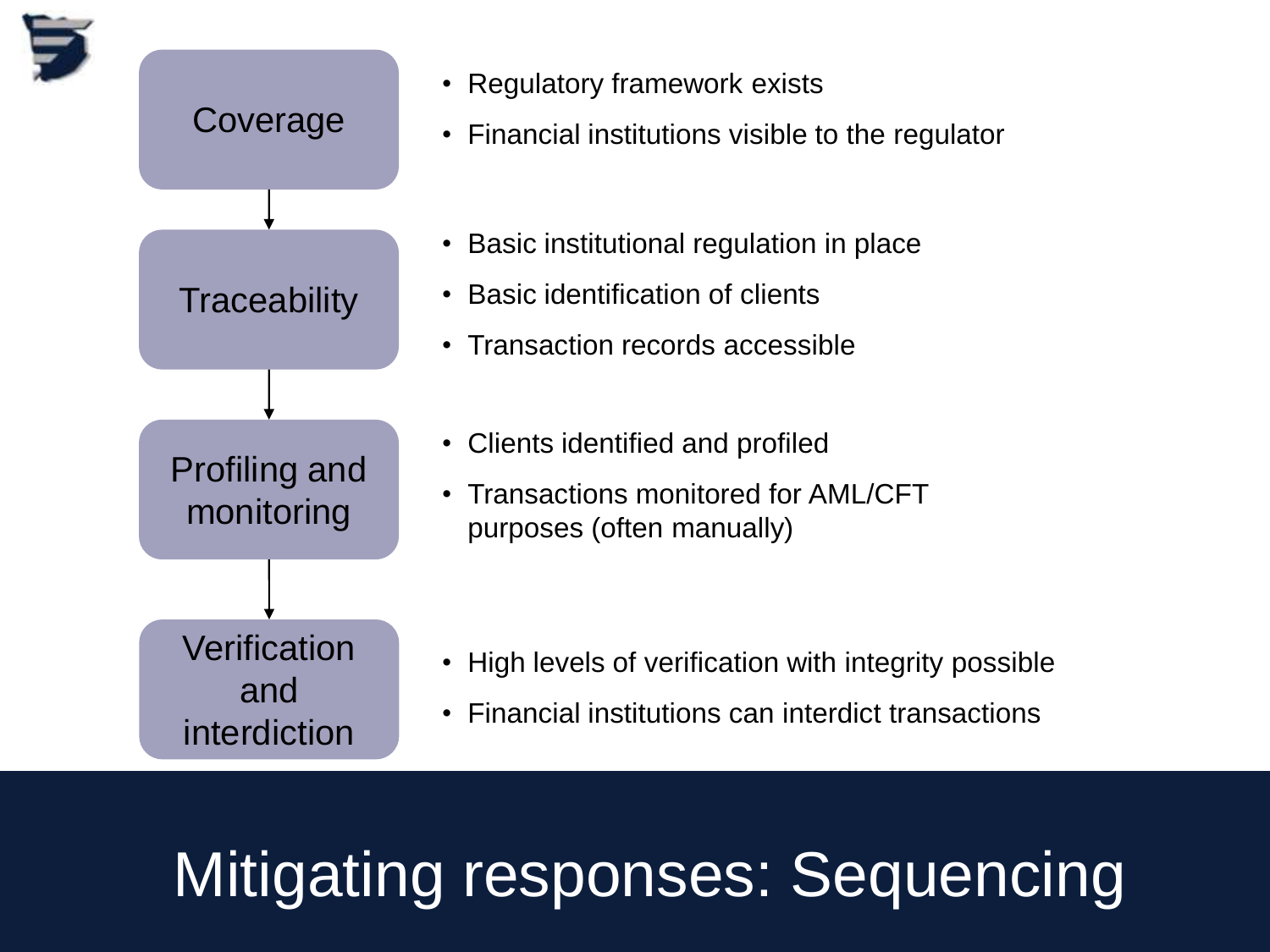



• 1 m formal vs 4.6m informal (households) remittances

## **Getting the market to assist with AML implementation**:

- 1. \$6.50 subsidy to reduce transfer costs
- 2. Formalise and consolidate money changers to increase competition (created Category A and B money changers)
- 3. Reduce differential between official exchange rate and kerb rate
- 4. Support Pakistanis abroad
- 5. Improve efficiency of formal channels

# Money transfer services in Pakistan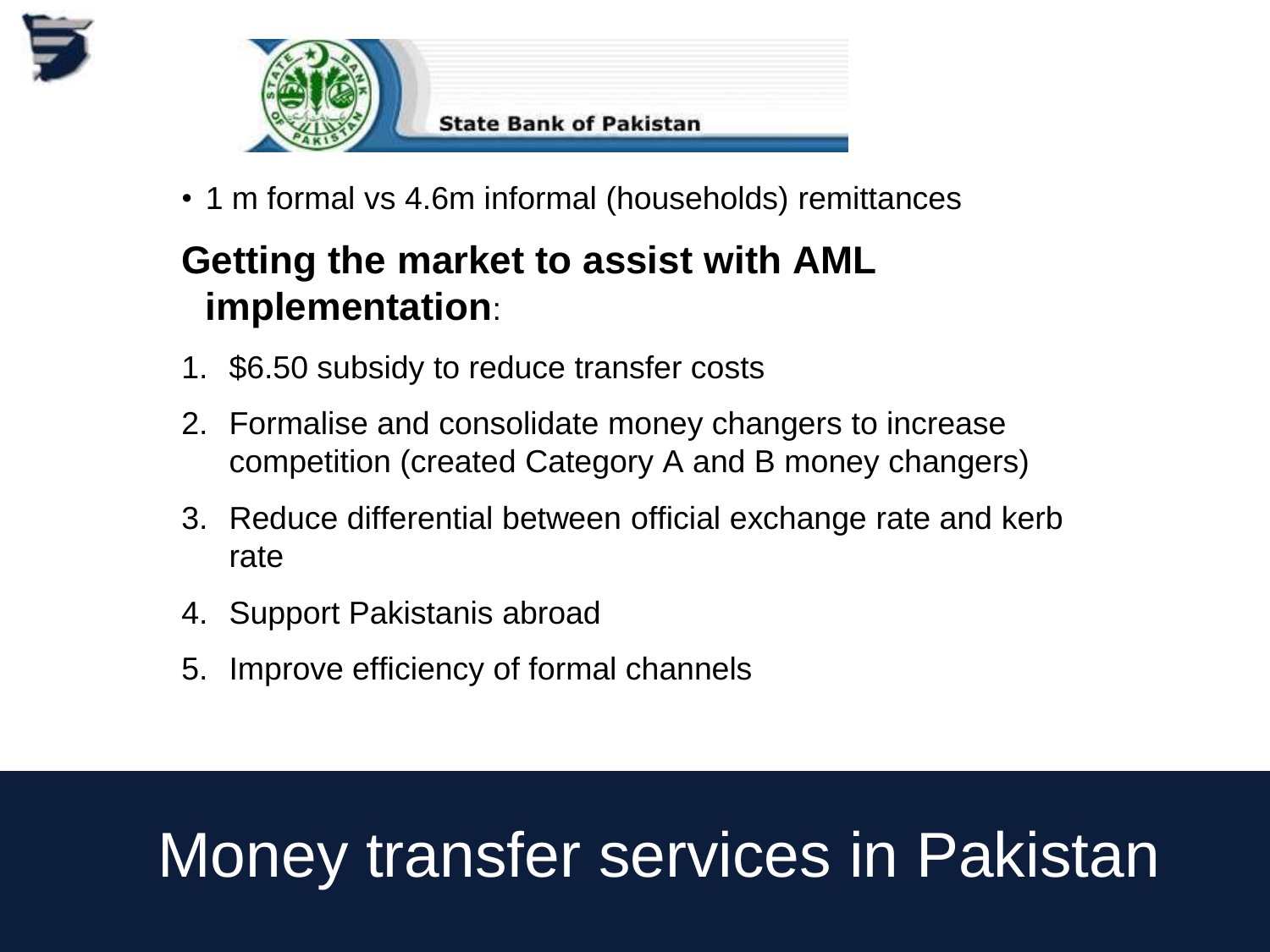

Nine guidelines developed to assist with development of AML/CFT regimes that complement financial inclusion

Report and guidelines available on CD